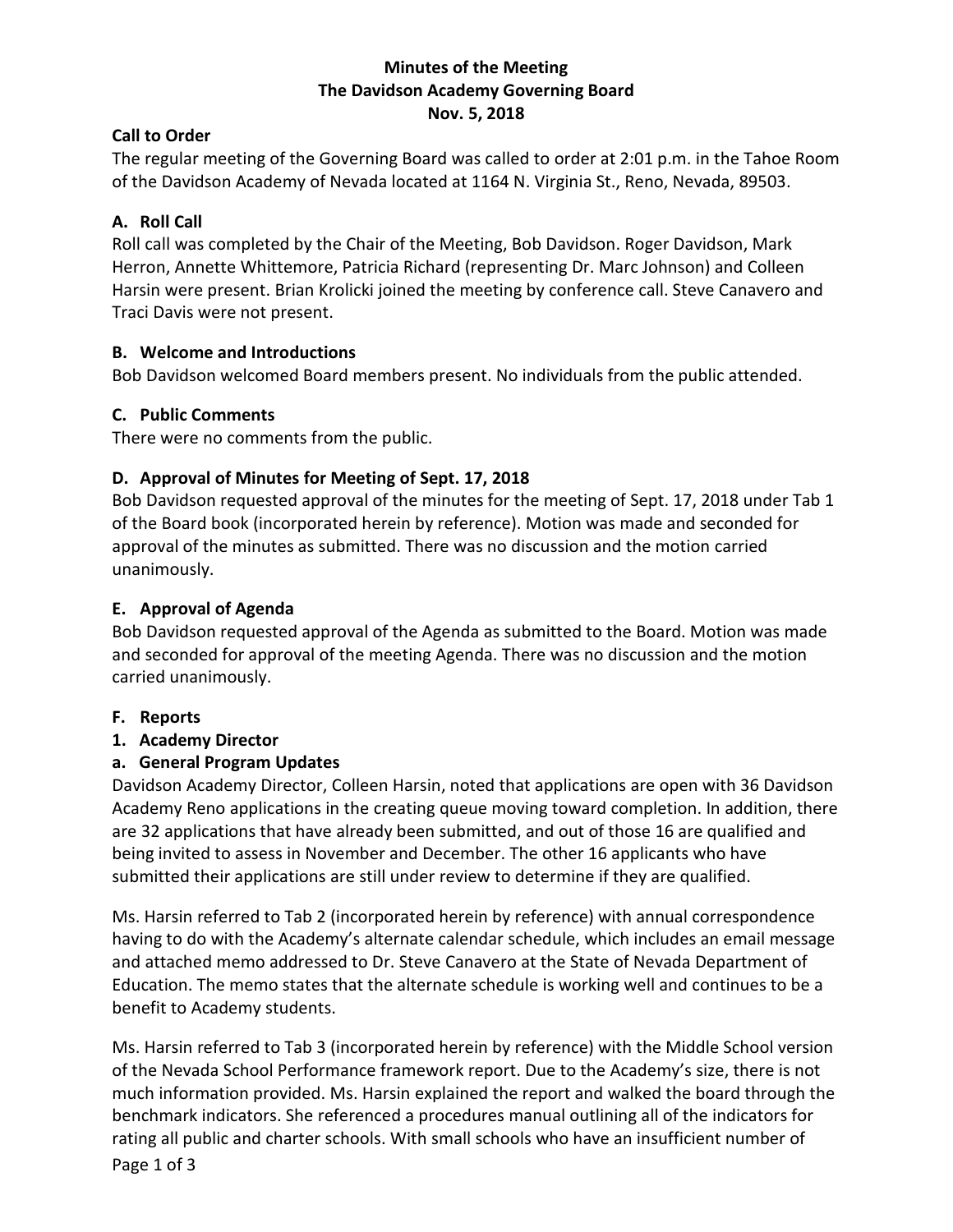student records the state is referring to a pooled average and using this approach until all schools are rated. Currently, the Academy's middle school falls in the non-rated category since the fall of 2017 began the first reporting year for this accountability system. It takes three years to pool enough data to be rated. The state's goal is to be able to rate all schools by next September.

Ms. Harsin referred to Tab 4 (incorporated herein by reference) with the High School version of the Nevada School Performance framework report which has more data than the middle school version and is more informative. The Academy is rated as a 5-star school, which means superior, exceeding all students and subgroups. Ms. Harsin explained all the indicators and the Academy's ratings.

# **b. College Planning Updates**

Ms. Harsin referred to Tab 5 (incorporated herein by reference) with a report focused on the academic performance and preparedness of the Class of 2018 graduates who took the ACT based on their most recent testing information. Ms. Harsin went through each page of the report explaining the summary bar graphs, five-year trends and how these students met all the benchmarks. There are no downward trends to report as all measurements were holding steady or showing slight improvement.

Ms. Harsin referred to Tab 6 (incorporated herein by reference) with a Proposed Resolution listing proposed 2019 graduates. She noted that these students are on track for completion of requirements for graduation and the Board must be presented this list for a vote each year pursuant to NRS388C. Ms. Harsin requested Board approval for graduation of the listed students, subject to completion of all requirements. Motion was made and seconded. There was a brief discussion about early decision college applications and the motion carried unanimously.

Ms. Harsin referred to Tab 7 (incorporated herein by reference) with a National Merit Scholarship Corporations letter recognizing five students as Commended.

Ms. Harsin referred to Tab 8 (incorporated herein by reference) with a letter from the University of Nevada, Reno (UNR) Honors Program Director, Dr. Tamara Valentine, recognizing two Academy graduates, Gabriel Angres and Lauren Brilliant, being recognized as incoming honors students.

Ms. Harsin noted a letter that arrived in today's mail from Stanford recognizing Academy instructor, Brett Guisti, as an exceptional teacher based on a reference from Academy graduate Ian Hong.

## **2. Director of Online Learning**

Stacy Hawthorne, Director of Online Learning, referred to Tab 9 (incorporated herein by reference) with a Davidson Academy Online board report. There are a total of 17 applications with three completed. Ms. Hawthorne reported about her work with the search engine optimization (SEO) firm, Miles Media, which has helped Davidson Academy Online gain a 25 percent increase in year-over-year organic visibility in web searches and pushing 17 additional keywords to page one search results.

Ms. Hawthorne reported several upcoming events, including virtual open houses, multiple inperson events throughout the country, ScholarSearch Educational Forums and conferences. Ms.